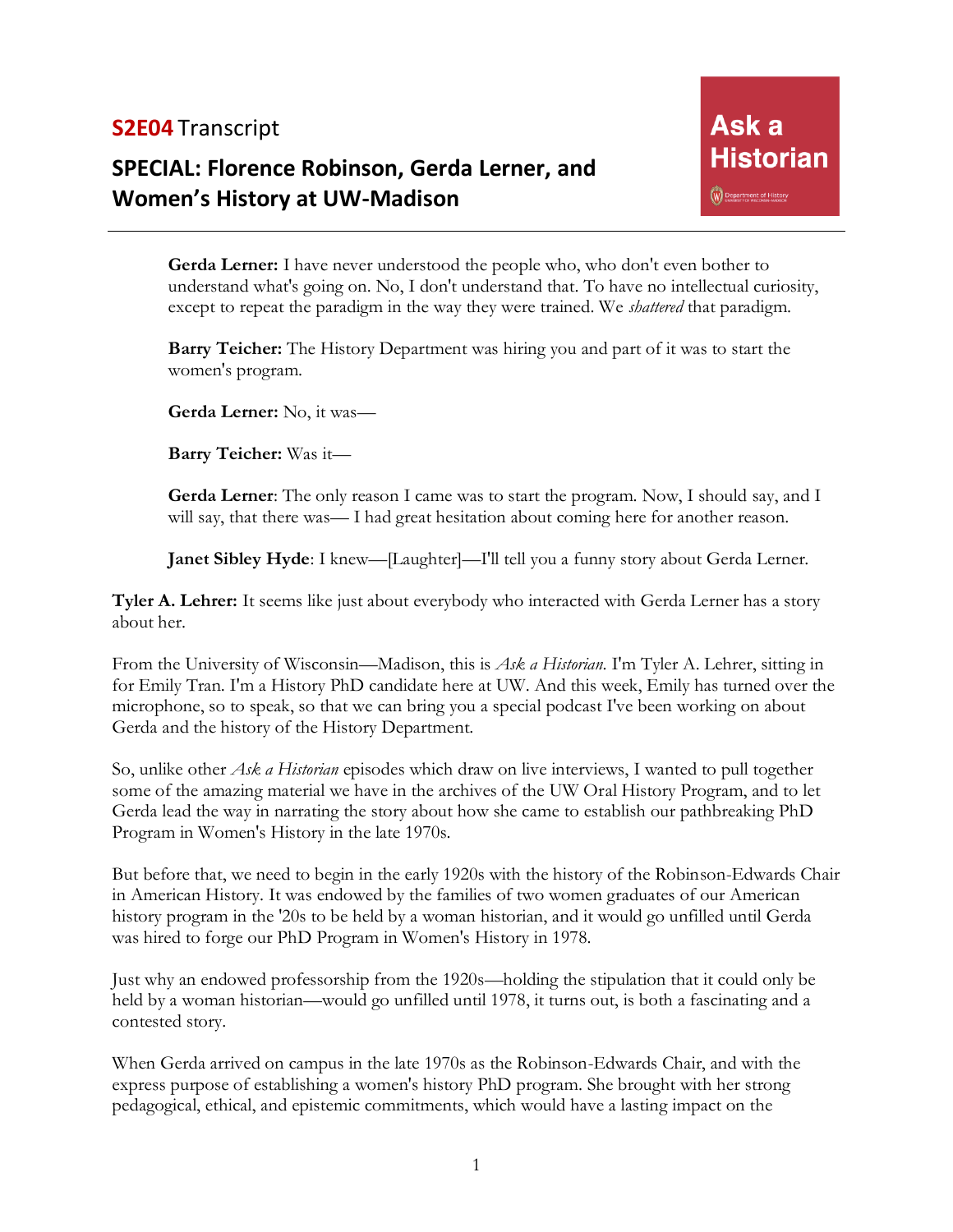Department and on campus. The rigidity of her intellectual standards, as well as the early Program's "feminist" model of student mentorship and shared governance, shaped how the entire Department trained students.

Gerda taught her students that studying ordinary women—like mothers, community organizers, unfree laborers, office workers, nuns and "communists"—enriched the study of history from the inside-out, generating new questions and pushing new intellectual boundaries. She taught her students that important research and good history can start with their own lives, their own backgrounds, and their own experiences.

As Ira Glass would say right about now, *stay with us*.

[Musical interlude]

**Tyler A. Lehrer:** Lerner was a lightning rod here at Madison as well as in the field. Literally *so much*  has been written and said about her. And at the outset, in thinking about how to produce a podcast, I faced the enormous challenge of trying to locate stories about her life and her impact that haven't already been dissected a million times. And so, I started with her oral history interview recorded in the year 2000 with Barry Teicher. Teicher asks,

**Barry Teicher:** You were hired as the Robinson-Edwards Professor. Could you give some background on what is a most truly amazing story?

**Gerda Lerner:** Well, it's a very sad story. Florence Robinson was a graduate of the University of Wisconsin in the early 1920s. She got a PhD in American history and was unable to find a job because she was a woman. She had a very good friend named Martha Edwards, who also got a PhD in American history from the University of Wisconsin and was unable to get a job.

Florence Robinson's father was a trustee of Beloit College, and through his influence, she got a job in the Home Economics Department of Beloit College. And that's where she spent the few years that she taught. And apparently, part of her duties was to make tea at faculty meetings and serve cookies.

**Tyler A. Lehrer:** I mean, it's pretty astonishing—as well as unsurprising, I guess—that in the 1920s, a woman PhD would be given that kind of role. It turns out that while Dr. Robinson was at Beloit, our own Professor Merle Curti—years before he came here—was finishing up his PhD at Harvard, and took a leave one year in the early '20s to teach at Beloit, and it turns out, interacted with Dr. Robinson quite a bit.

David Cronon, who was Dean of the College of Letters and Science at UW from 1974 to '88 and was a close friend of the Curti family puts it this way, in his 2004 oral history interview.

**E. David Cronon:** When he needed some money to help with his graduate work at Harvard, he took a job one year on leave from his graduate study at Beloit as a fill-in. And he was asked to fill in for their absent American historian, but they wanted him also to teach a variety of courses. So, he had this full load of four courses, and then the middle of the year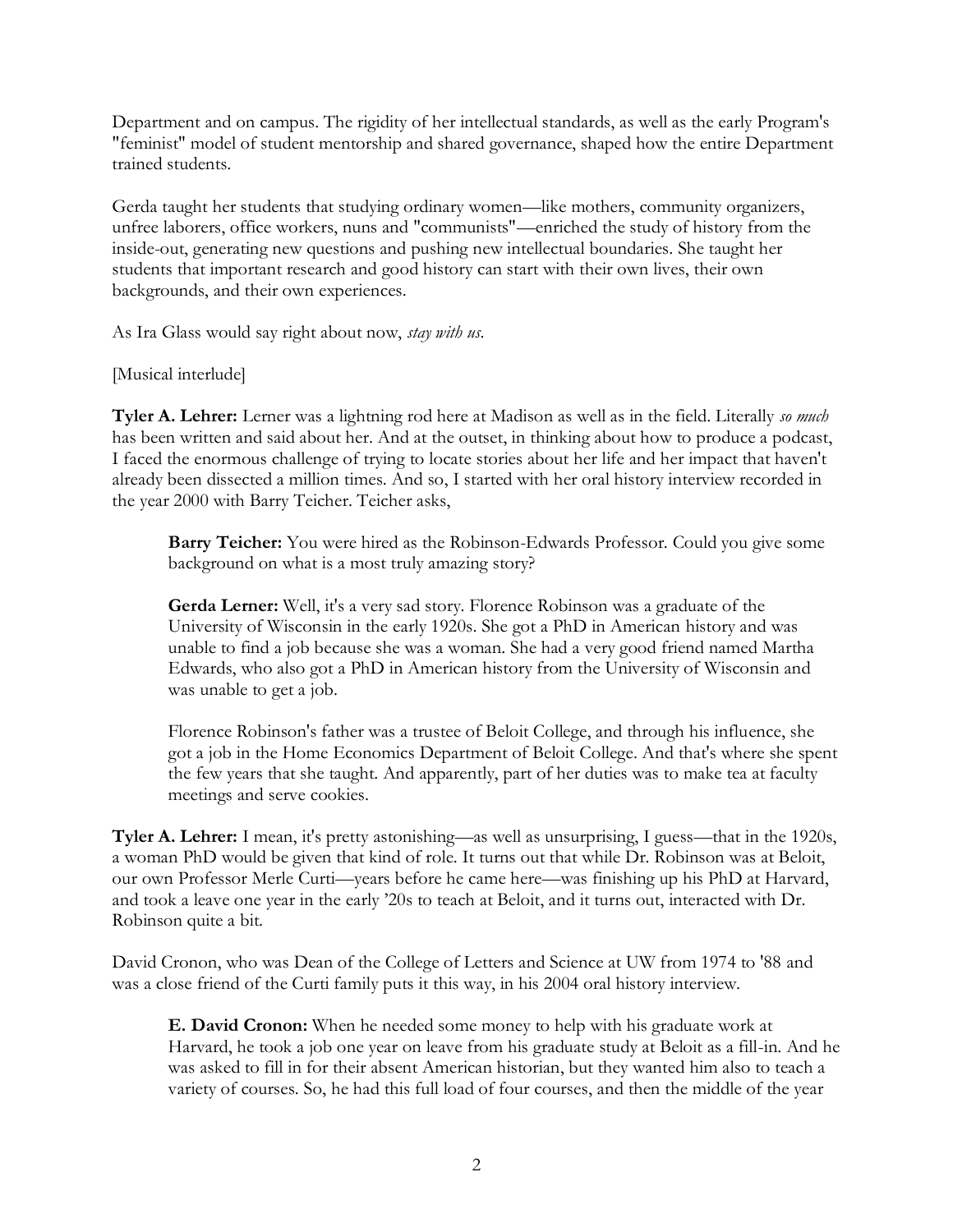the political science faculty member got sick and couldn't teach. So, the President called Merle in and said, "Now, I'd just like you to take over Professor So-and-So's courses too."

And so, here's Merle with his own set of American history courses. He has, I guess, all European and American history courses, and he's now having to take over these American— or these American government courses. And Merle says, "Well, I haven't had any work on political science."

And he says, "Oh, you can fake it." He says, "That's alright, you just take it all."

So, he's carrying eight courses, you know, getting through this year. And meanwhile, there's this woman faculty member there, who has a PhD in American history from Wisconsin, the first woman PhD in American history.

**Tyler A. Lehrer:** Okay, I got to stop the tape for just a second and clarify something. Since this is about the history of the Department, it's absolutely true that the first woman to receive a PhD in History did so here UW, but it wasn't Robinson in 1921. In fact, it was Kate Everest, later known as Kate Everest Levi, who wrote a dissertation on German immigration to Wisconsin in 1893, not 1921. Super proud of that fact! Okay, back to Cronon.

**E. David Cronon:** Merle says to the President, "Well, why don't you have Professor Soand-So handle this, this extra work so we could— she could share some of my courses."

He said, "Well, she doesn't teach regular courses." She was teaching home economics to the girls, and the closest she ever was allowed to get to the—her name was Robinson—and the closest Professor Robinson ever was allowed to get to a faculty meeting was to pour tea for the faculty members who were in attendance.

**Tyler A. Lehrer:** Absurd, right? But what about Merle Curti? What did he think? Well, in his 1982 oral history interview, he says of Dr. Robinson that:

**Merle Curti:** There is a lady here on the faculty who has a PhD in American history from Wisconsin. She asked me if I was interested in reading her dissertation. I read it. Happened to be a subject I was much interested in myself—the reform movements of the 1840s. It was a very good dissertation. She wasn't able to get a job teaching American history because women weren't wanted in American history. And she had to [inaudible] herself in domestic science and she was their professor of domestic science.

And I said, "She's much better equipped to do the American history that I'm doing." And she could at least be, be there.

"Well," he said, "Professor Richardson and Professor Blay [*phonetic*] and would die in their beds at the hospital if they knew that Professor Robinson was teaching any other courses."

[Laughter]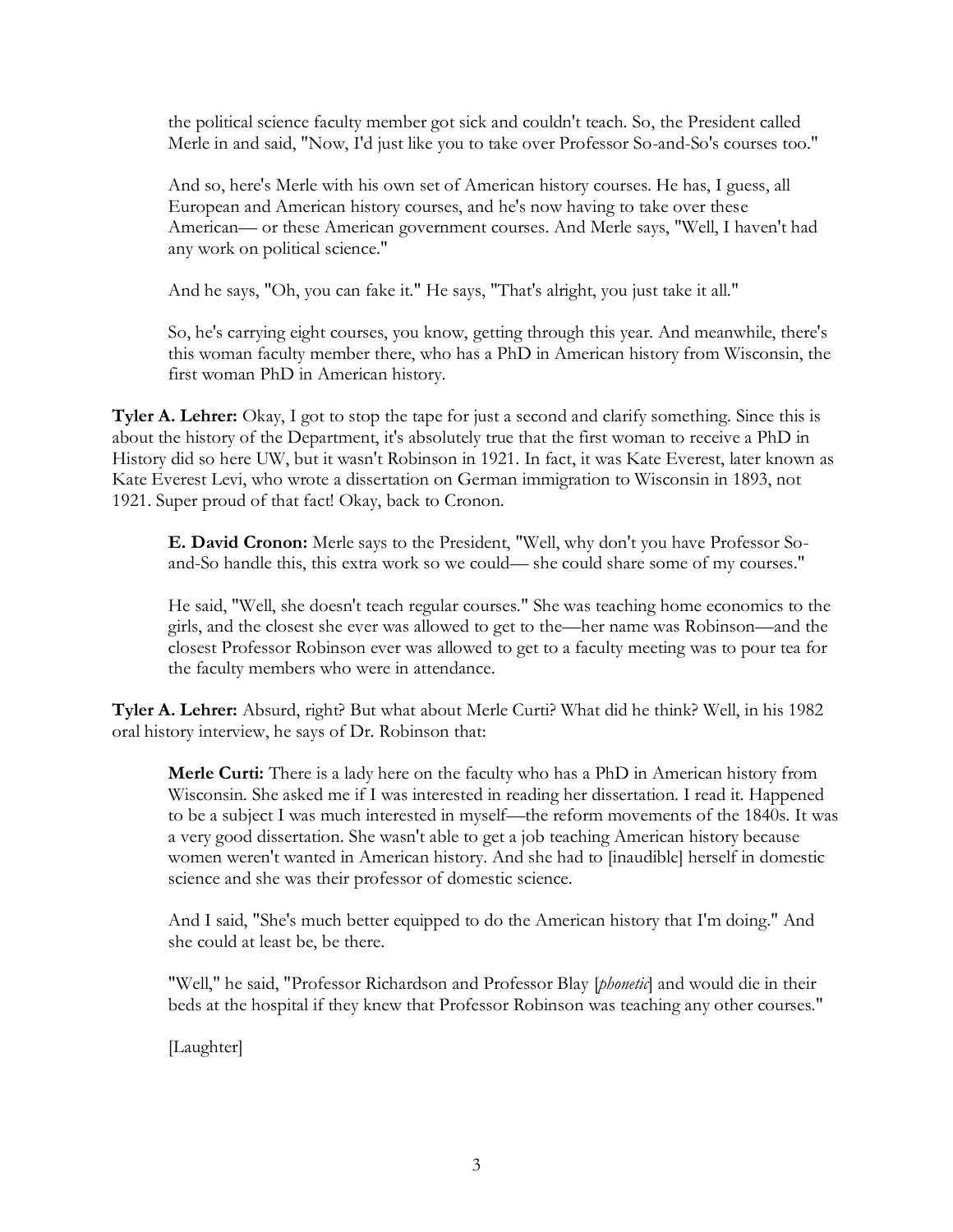And they spurned the idea of a professor of domestic science anyway and as for her Wisconsin degree, they'd never recognized it. So, there was this lady who wanted to teach American history and was prohibited even to fill-in in an emergency.

[Laughter]

**Tyler A. Lehrer:** Alright, so one of the things I really admire about Florence Robinson is what she chose to do next. Although higher education in the state of Wisconsin didn't make spaces available in those days for women to shine, she nevertheless didn't give up hope that someday it might be different.

Lerner narrates how she laid the groundwork for an endowed professorship in American history at UW which could only be held by a woman.

**Gerda Lerner:** In 1927, she made a will, giving \$50,000 to the University of Wisconsin this was at a time when a full professor salary was \$6,000—which would earn \$6,000, which soon would earn \$6,000, and she said in that will that this— As soon as \$6,000 a year is earned, this professor shall be hired and shall be a woman, and she shall be in any field of American history. And part of her assignment is that she shall not be in Outreach. And she shall not be required to do any duties that her male colleagues do not.

The University had to wait a couple— she died in '29, I believe.

**Barry Teicher:** Yes, 1929.

**Gerda Lerner**: The university had to wait a couple of years for the money to accumulate to give \$6,000 a year, at which point the heirs sued. The presumptive heirs—some cousins or something—sued that she was out of her mind when she made that donation. And that was thrown out by the court in '32, '30, and '31, I believe.

Whereupon the university went to court to ask the court to allow it to appoint a male professor on the grounds that there weren't any female professors qualified to take this job. And the court, after many years of wrangling, decided that in the Dartmouth case—I believe in 1820—it was established that if you accept money with a certain provision, you are obliged to fulfill that provision.

Florence Robinson had expected no better and had put a clause in that, if within five years of the execution of this will, the university had not acted to appoint a professor, the money should go to the University of Chicago. And it was at that point that the university went to, sort of, court, to fight for—

**Barry Teicher:** Couldn't get it. Right.

**Gerda Lerner:** This took them around, into the 1940s, after which they were told by the court that they had to appoint a woman professor. Well, they managed to be unable to find a qualified woman between 1940 and 1978.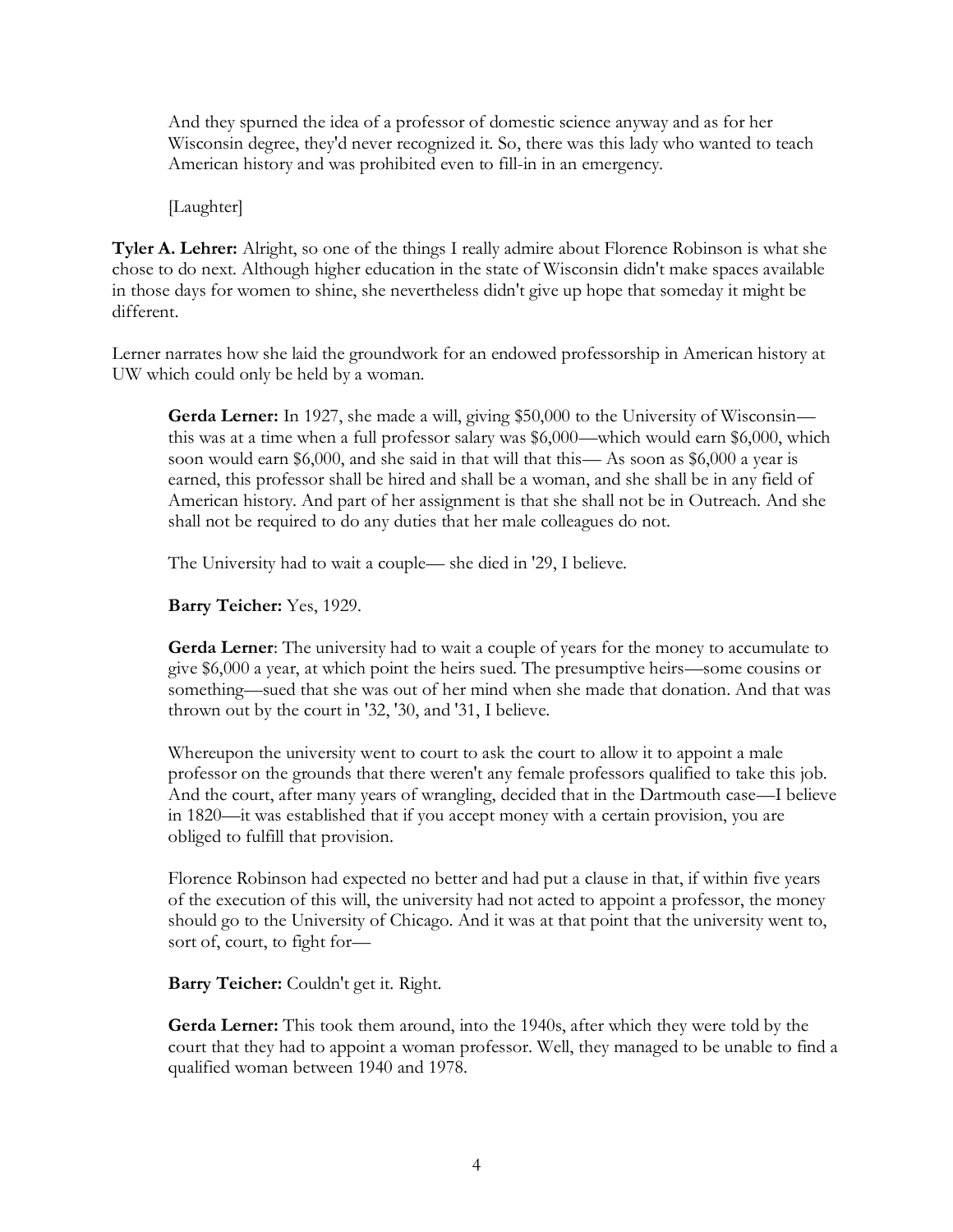**Tyler A. Lehrer:** Okay, I mean, this is technically true, but surely what hinges on "managed to be unable" is a little more complicated, right?

Well, one of the super cool things about having a large oral history archive like the one here at UW is that we have three different interview sessions with Curti, each of them about a decade apart. So, the tape I played earlier was from 1982. Now I want to play Merle again, this time in 1973, about five years before Lerner came to Madison.

**Merle Curti:** Whenever a new appointment was to be made in America history, Mr. [inaudible] and I were very eager to see if we couldn't find a competent woman. In general, I must confess, that in terms of their research records, the women we were able to turn up were not at the same point that the men, the available candidates, were. And so, and so, no one was appointed.

We did find one, one woman, teaching at Teachers' College, I believe, in Missouri, who had a very good publication record. But we'd been told that she—by her colleagues, some of her colleagues—that she was very difficult. And so, no effort was made to bring her here. Though heavens knows, there are enough of us in the Department, on the male side, who I'm sure would have been considered by many women as quite difficult men.

### **Tyler A. Lehrer**

I get that this was the early '70s, but this bit of tape is really remarkable and, frankly, a little disturbing. Curti admits that they didn't move to hire a qualified woman candidate because of her reputation for being difficult to work with. Amazing, right? He also notes—and I realize the audio quality from this early interview was a little rough—that no doubt many women would have found him and his fellow male colleagues equally difficult.

Let's assume—and I very much doubt this was the case—but let's assume anyways that there were no viable or quote unquote collegial women historians. What about the UW administration, or those managing the endowment? What's the story there? Here's Cronon again.

**E. David Cronon:** The Robinson-Edwards Professorship was to be filled by a woman in History who was not to be permitted to have any extension work duties and not to be asked to teach anything that other History faculty members were asked to teach.

**Unidentified speaker:** Not to pour tea.

**E. David Cronon:** And not to pour tea.

And so, there was a dispute about the will. She died, I think, sometime not long after Merle had been at Beloit in the early '20s, and there was a dispute with one of the other heirs over the will. And it was in litigation for some time before it came to the university. There was a proviso on it that, if the university ever violated any of these provisions, the estate was to go to the University of Chicago, if they would honor the, the bequest.

And so, she'd also stipulated that the salary of the Robinson-Edwards Professor had to be \$6,000 a year which, at the time she wrote the will, was a high faculty salary. So, she was determined that they weren't going to cheat this woman professor because it had to be filled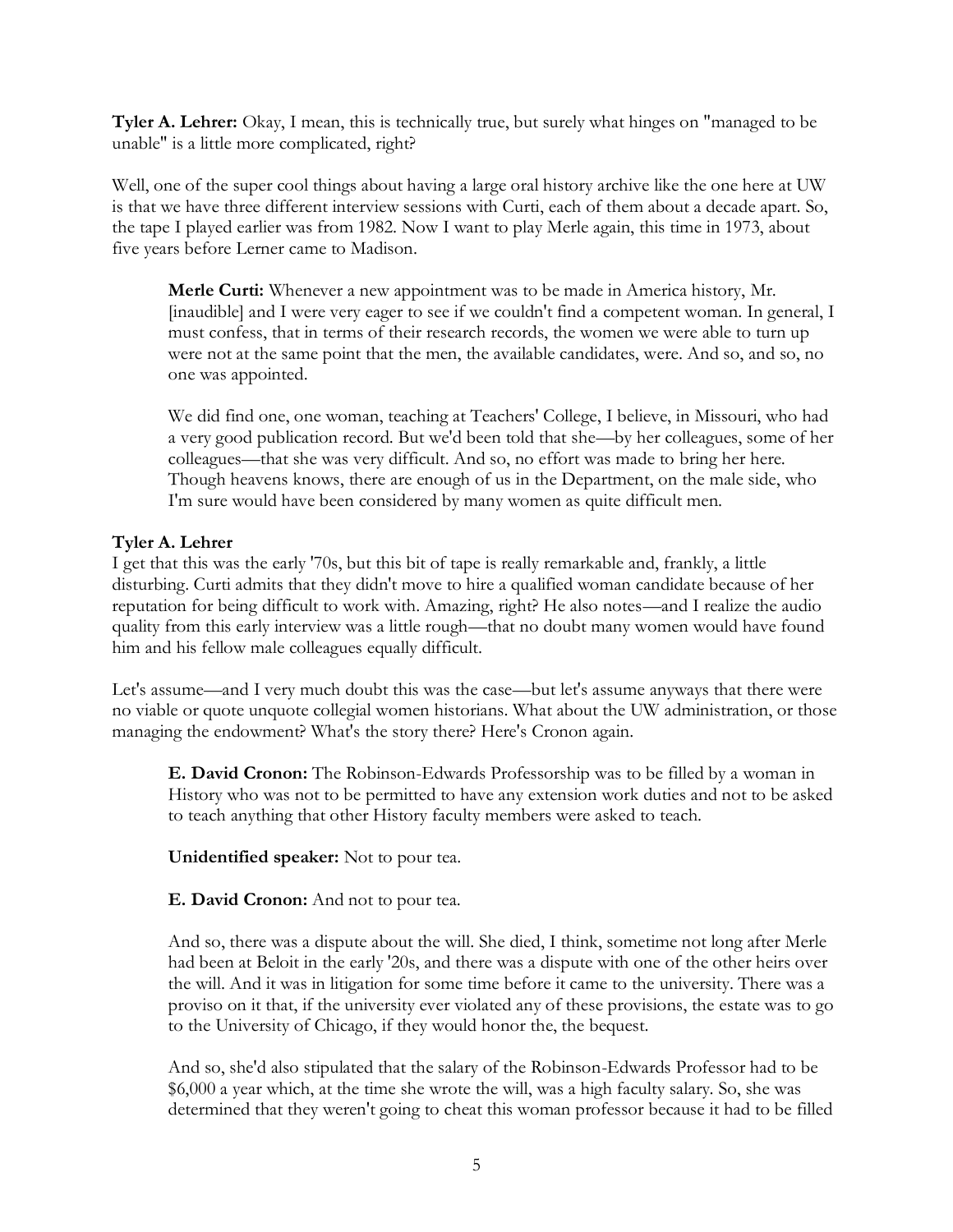by a woman. And these days we wouldn't accept a bequest like that, it was that specific. But by the time we were able to implement it, while I was dean, \$6,000 was just a fraction of what we would be paying somebody for a named professorship.

So, I called the system lawyer Chuck [inaudible] and I said, "Chuck, would you take a look at the bequest and see if there's any way we can use that as a research fund? Because we can pay the salary on 101 funds, regular funds. But it'd be nice if we had a research allowance for the Robinson-Edwards Professor."

And he looked it up and he said, "No, it's very specific. This has to be a salary."

So then, in the end, when Gerda Lerner was in the chair I decided to use L&S money, 101, for money, \$6,000 worth, for her research allowance so she would have a research fund, and that would, you know, meet what we really needed to do in connection with the Robinson-Edwards Professorship.

**Tyler A. Lehrer:** In most circumstances, it works like this. Someone endows a chair with X number of dollars and a search won't go out until the interest on that initial endowment accrues to the point that it alone can support a faculty salary for at least a couple of years.

It sounds like between the years of litigation and the fact that the salary itself was only set at \$6,000—which by the way was \$1,000 more than what Paul Knaplund or Michael Rostovtzeff were making in 1921, although \$6,000 was pretty absurd by the 1970s—it sounds like the professorship was really just in name.

And, listening through the oral history archive a little more broadly, other perspectives on this also cropped up. For instance, in his 2007 interview, English professor Richard Knowles recalls a moment when the History Department told him and his wife that they weren't interested in hiring a woman historian because Margaret Bogue was already fulfilling the role.

**Richard Knowles:** When my wife came here, she came with everything but a doctoral degree in American history. And she went to the History Department, hoping that she would be given some kind of adjunct teaching here. And the History Department at that time had a grant from a former graduate of the University, a woman, who had given them a great endowment to hire a woman professor to teach in History. Edwards-Robinson. And the, the History Department simply chose not to use that money for something like 35 years.

And I suspect it was— Well, Jean went in was interviewed by them, and they said, "Oh, we have a woman already." Margaret Bogue something, who has written histories of the shores of Wisconsin or something like that. And Margaret was there. And, "Don't we already, Margaret?" "Yes, we do," she said, "and that's all we need." [Laughter]

And finally, the cura— curators of the endowment said, either use it or lose it. And so, they hired Gerda Lerner, who was a master at organizing power in her area of the History Department. They built a very strong women's history department.

**Tyler A. Lehrer:** Alright, so we know that Lerner came to fill the Robinson-Edwards chair, but how, and why? Here's Gerda.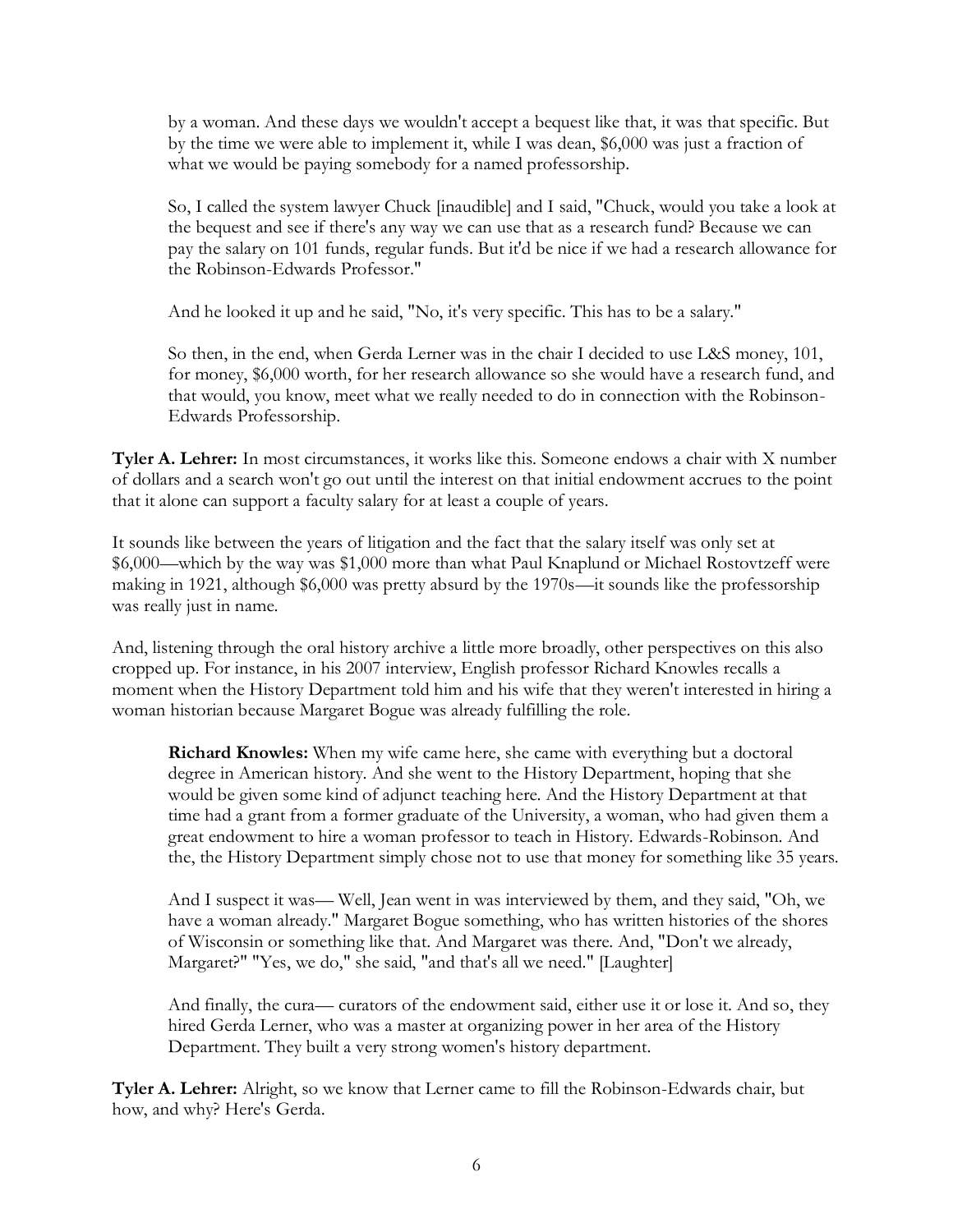**Gerda Lerner:** I let it be known in the profession. I told all the people I knew that I'm looking for a job in any history department that will allow me to do a program in women's history to give the PhD inside the history department, not in Women's Studies. That was another strategy that I've figured out: it has to be inside History, because if it was in Women's Studies, they were marginalized. And I wanted it to be, I want to transform the history profession. Sol I made it inside History.

Well, at the time I was negotiating with three places. The offer came from Wisconsin, and I was negotiating with the University of Arizona in Tucson, and I was negotiating with Lewis & Clark College and the University of Oregon in Portland, and they offered me a joint appointment. I was just— I would work half the time of the University of Oregon and give a PhD program for graduate students, and half the time at Lewis & Clark. And Arizona, they offered me just what I wanted. And I should say that, at that time, already I was a passionate hiker and backpacker, and I was very very attracted to Arizona.

**Barry Teicher:** Oh, that's a beautiful area, yes indeed.

**Gerda Lerner:** And I was very attracted to Oregon for that.

**Barry Teicher:** Yes, indeed. [Laughter]

**Gerda Lerner:** I was not the least bit attracted to Wisconsin.

**Barry Teicher:** Yes, indeed. [Laughter]

**Gerda Lerner:** And Arizona made me a better offer than Wisconsin, financially, but I analyzed the state of the history department in the different schools, and since I wanted what I wanted to do was to—in a relatively short time, 15 years, 10 years—to create a graduate program that would be a model for the rest of the nation. I figured I better go to the best history department, and that was Wisconsin. And that is the reason I came to Wisconsin.

And I came to Wisconsin knowing not one single person in the entire state. It's one of the few places where I had no friends at all. I mean I have former students and contacts all over the nation, but not in Wisconsin. So, it was very deliberate on my part.

**Tyler A. Lehrer:** So, Gerda was at Sarah Lawrence, heading a women's history master's degree program there, and she went to the American Historical Association, what we call the AHA, and, well, basically to hear her tell it, courted the top PhD programs in the field to help her realize the ambition of spearheading a women's history doctoral program.

**Gerda Lerner:** I made clear from the beginning that I was only interested if the department really wanted to make a commitment to women's history, and they, they thought— they convinced me that they were very sincere about it, and that of course there was no unanimity about it and that this was a new thing.

**Barry Teicher:** Mmhmm, right.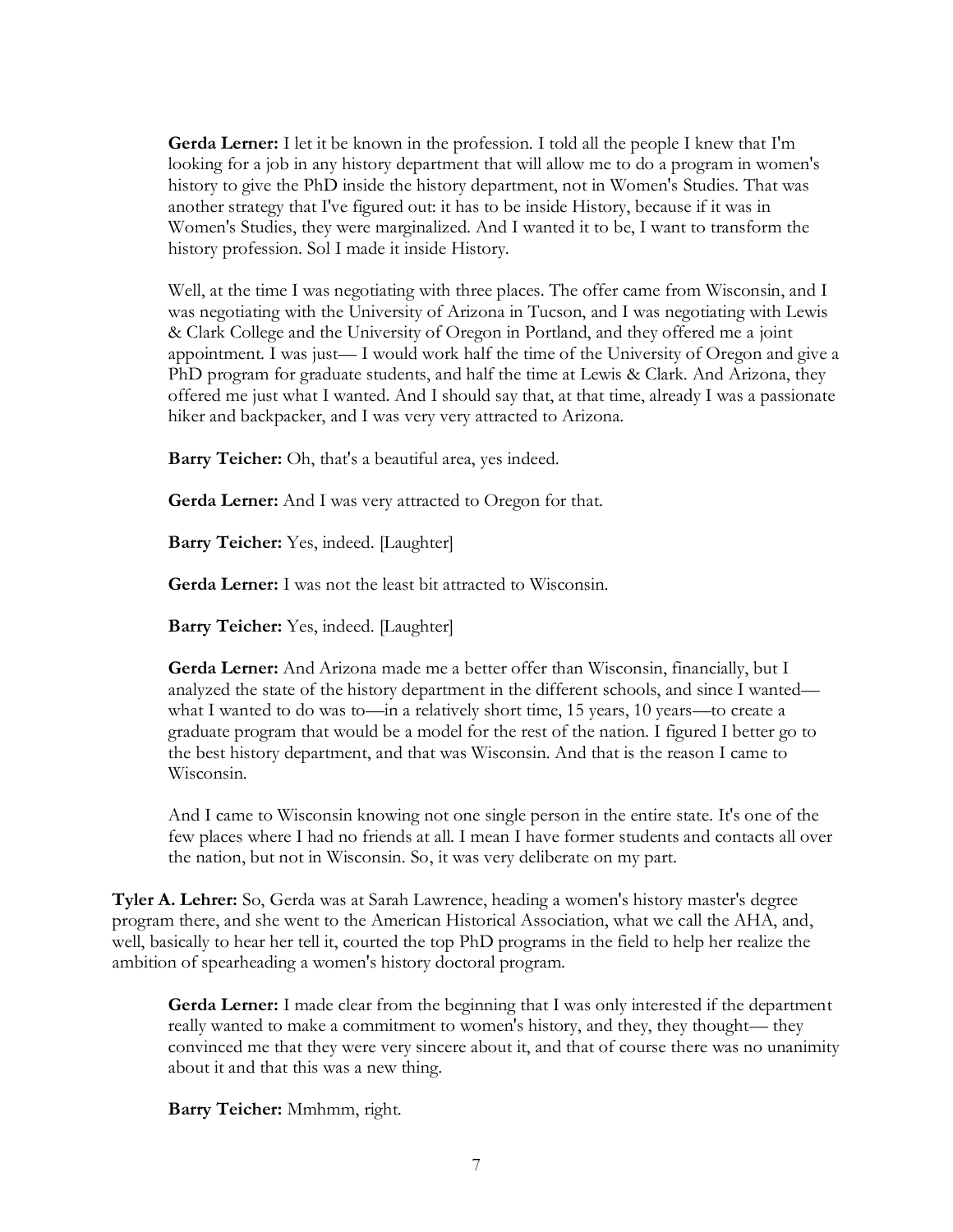**Gerda Lerner:** And I pointed out to them that the fact that they are the place where they had the outstanding American history program—in the 60s were Professor Bogue, for example, was a pioneer in, in the study not just the frontier but of statistics in history, cliometrics—

**Tyler A. Lehrer:** This is the same Margaret Bogue that Knowles dismissed earlier as, quote unquote, studying the shores of Wisconsin.

**Gerda Lerner:** —where William Appleman Williams had revolutionized and changed foreign policy studies were well Curti had started intellectual history. I said, "Seems to—" And where you had the finest labor history collection in the nation next—

**Barry Teicher:** Mmhmm, Wisconsin Historical Society.

**Gerda Lerner:** Yeah. That this— And you had a fine woman historian who was a labor historian Barbara Melosh, that this was the place to do it. That's, that was my argument.

And I also— So, they, they objected that, well how did we know that we could take students in good conscience? Would they be able to get a job?

**Barry Teicher:** Interesting. In light of what happened, that's very interesting.

**Gerda Lerner:** Yeah. And I said, "Well, first of all what they're getting is a PhD in American history at the University of Wisconsin, and their specialty is women's history. So, yes, they will get a job. And secondly," I said, "this will be, this is a trend that's not a fad. It's going to change the profession. We will be pioneers we will be making a national impact; I have no question about that."

So, apparently, I convinced them. Then I, when I came here to be interviewed, I made— And in the interim I talked to the chair, and that was, by the way, Stanley Payne. I said, because of my long history of struggling to set up the master's program and Sarah Lawrence, I was not interested in coming then at Wisconsin, unless the Department enacted formally, and by vote, and approved by the dean, the establishment of the women's history program, PhD program. And he agreed that that was the right way to go.

And he and I worked together on designing that program and Professor Lindstrom and Professor Melosh and Judy Levitt, from the beginning. And I made a— I set a blueprint of it, and I made clear to them that I wanted to program to be entirely under the aegis, it would be part of the American history program. That means that every rule and regulation that applies to the American history program, we would follow.

But that in certain areas, there would be separate standards, and I made clear what they would be. And number one: I wanted every— At the time, the Department did not require a master's essay. You could do it, but you didn't have to do it. In order to enter a PhD program, you could take an MA by taking extra courses. I said I would not want that, I wanted a master's essay, because I wanted to be able to screen out the students that could not do the PhD before they went into the whole study.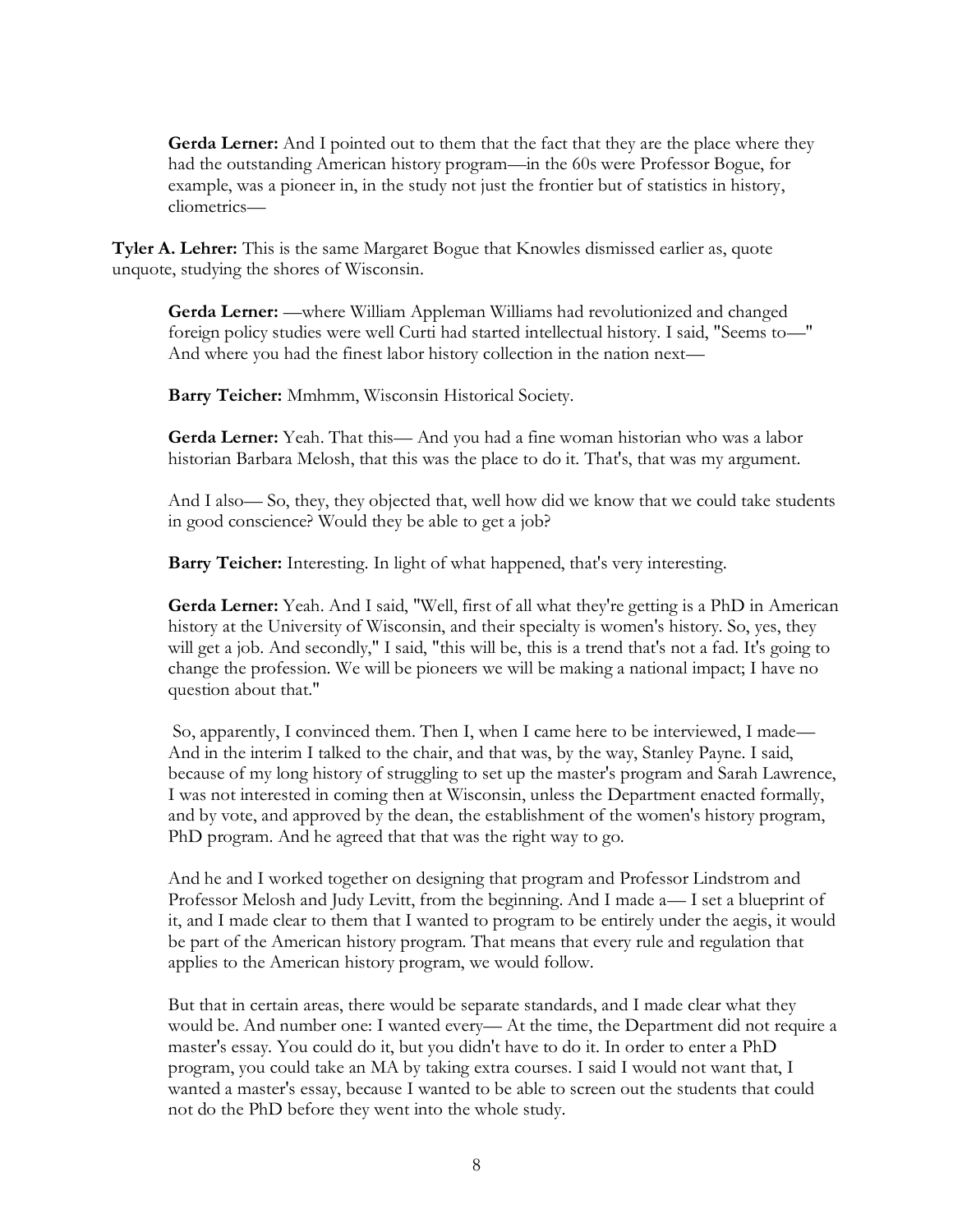**Barry Teicher:** Right.

**Gerda Lerner:** There was one condition.

The second was that I will let the admissions committee, which changes every year for the American history program, they would screen the candidates that applied to my program. And if they wanted to exclude anyone, they could do so, but I would have a veto over the people they approved, only to the extent that I could say, "Student A can be in the American history program but I don't want them in women's history." So, I narrowed my jurisdiction very greatly then on purpose because I wanted the Department to feel comfortable with the students I was admitting.

And in practice, it worked out quite differently, much better than I had hoped for. They were concerned, of course, the people who opposed the program or who had misgivings about it, were concerned about, you know, they have this idea that women's history was this feminist tag, and we were sitting around holding hands with each other and autobiography. You know they had in their mind that the place would be filled with incompetent touchyfeely students, you know.

### **Barry Teicher:** [Laughter]

Gerda Lerner: Well, they learned in the first year that I was a much tougher professor than most of the ones the [inaudible] in the Department, as far as standards is concerned. And I, I established that reputation very quickly. And, you know, this was not, this was not a yo-yo program.

### **Barry Teicher:** Right, right.

**Tyler A. Lehrer:** In those first couple of years, Lerner had to prove to both the Department and the University that women's history was viable both intellectually as well as pragmatically. But what about the rest of the field? Well, she tells this hilarious story about meeting with the President of Princeton University. In her interview Teicher asks,

**Barry Teicher:** How did it feel you started this program all but yourself, and you go to the AHA and the OHA and all of a sudden you start meeting these heads of all these other women's history programs?

**Gerda Lerner:** I'm not very impressed by status.

**Barry Teicher:** [Laughter] That's a remarkable accomplishment.

**Gerda Lerner:** No, I'm not. I do— I'm very pleased with what happened in Princeton, because it was the last place on earth that I would have expected that to happen.

When I was called there, ostensibly I was giving a lecture. You know, I was invited, and then they invited me— And the President gave a luncheon where all the chairs of the L&S had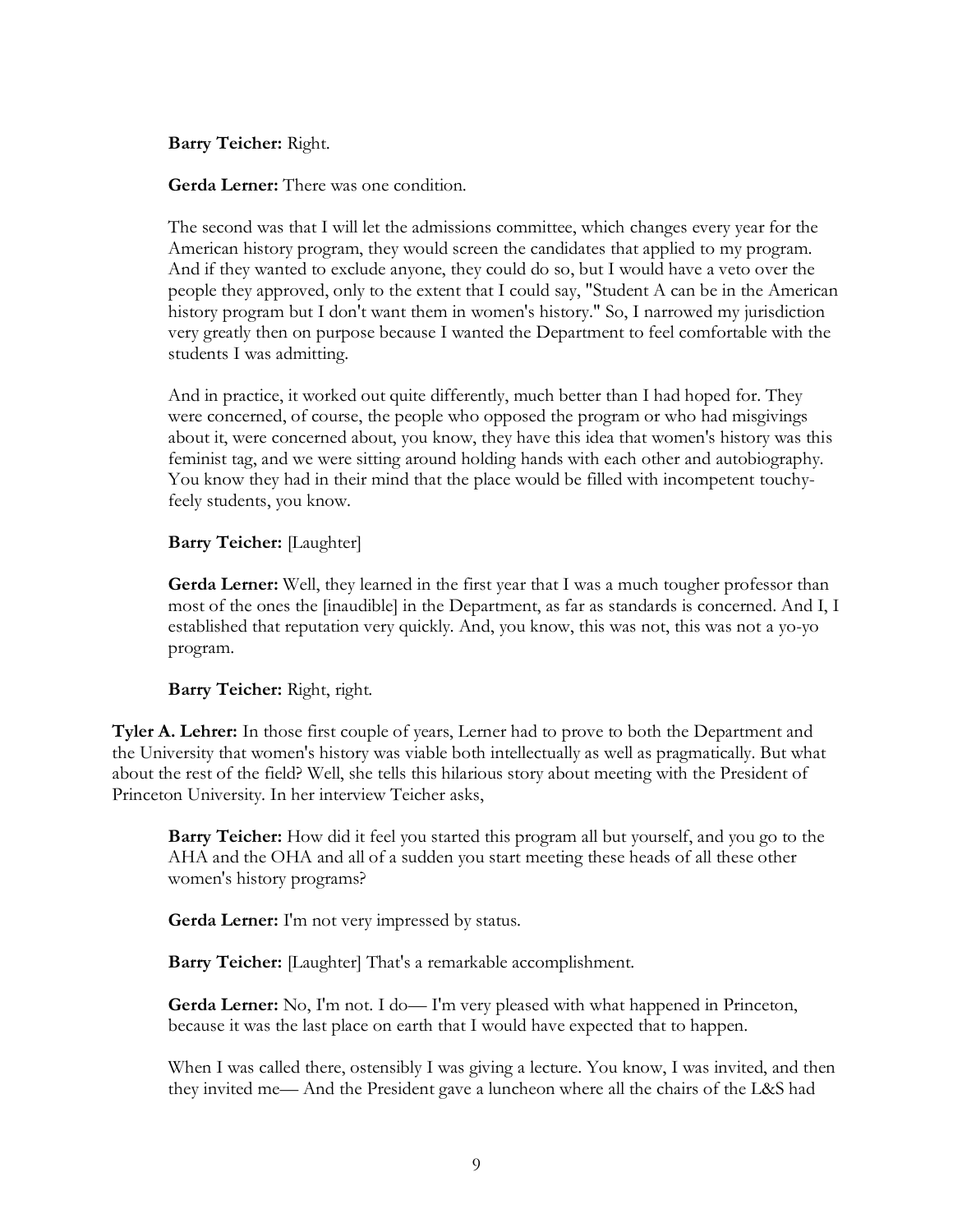come, and we had a really major discussion on shouldn't Princeton establish Women's Studies?

And I used an argument there that I've used since with other places where— He said, "Well, why should we, you know, we have been through so many things. Ever since the '60s demands from the law, political issues. And how do we know this is not a passing fad?"

**Barry Teicher:** Right, so on.

**Gerda Lerner:** This— So, I, I said the—

**Barry Teicher:** You said to him, "It's 1947 . . ."

**Gerda Lerner:** "And you are Princeton, and you don't teach nuclear physics, and you're trying to call in a consultant to tell you what to do about nuclear physics. And I can only tell you that if you're Princeton, and you want to be competitive on nuclear physics, you set up the best department in nuclear physics that you can. And that will require you to spend some money."

At which point, the President interrupted me and said, "Well, unfortunately, while our endowment is great, blah blah blah, we're in this terrible situation this year."

I said, "Well, my advice to you is do nothing." [Laughter]

And he said, "You're not serious."

I said, "Certainly. You don't want to set up a nuclear physics department that's like fifth-rate, do you?"

He said, "Why don't you go off?" [Laughter]

And then I said, "This means that you're going to have to spend some money and you're going to have to take it seriously. And you're going to have to build. You're not starting— This is not something that you do for one year or two years. You have to do this because this is a major thing that's happened, that is not going backwards, it's going forwards. And you'll have to have at least two senior tenured professors in charge of it. And you'll have to have four people on a tenure line, FTE, to start it."

And I went on during the structure and everything else, we had this discussion. And they did it. It's just what they did.

**Barry Teicher:** Did they build a good program?

**Gerda Lerner:** Very good now.

**Barry Teicher:** It's amazing.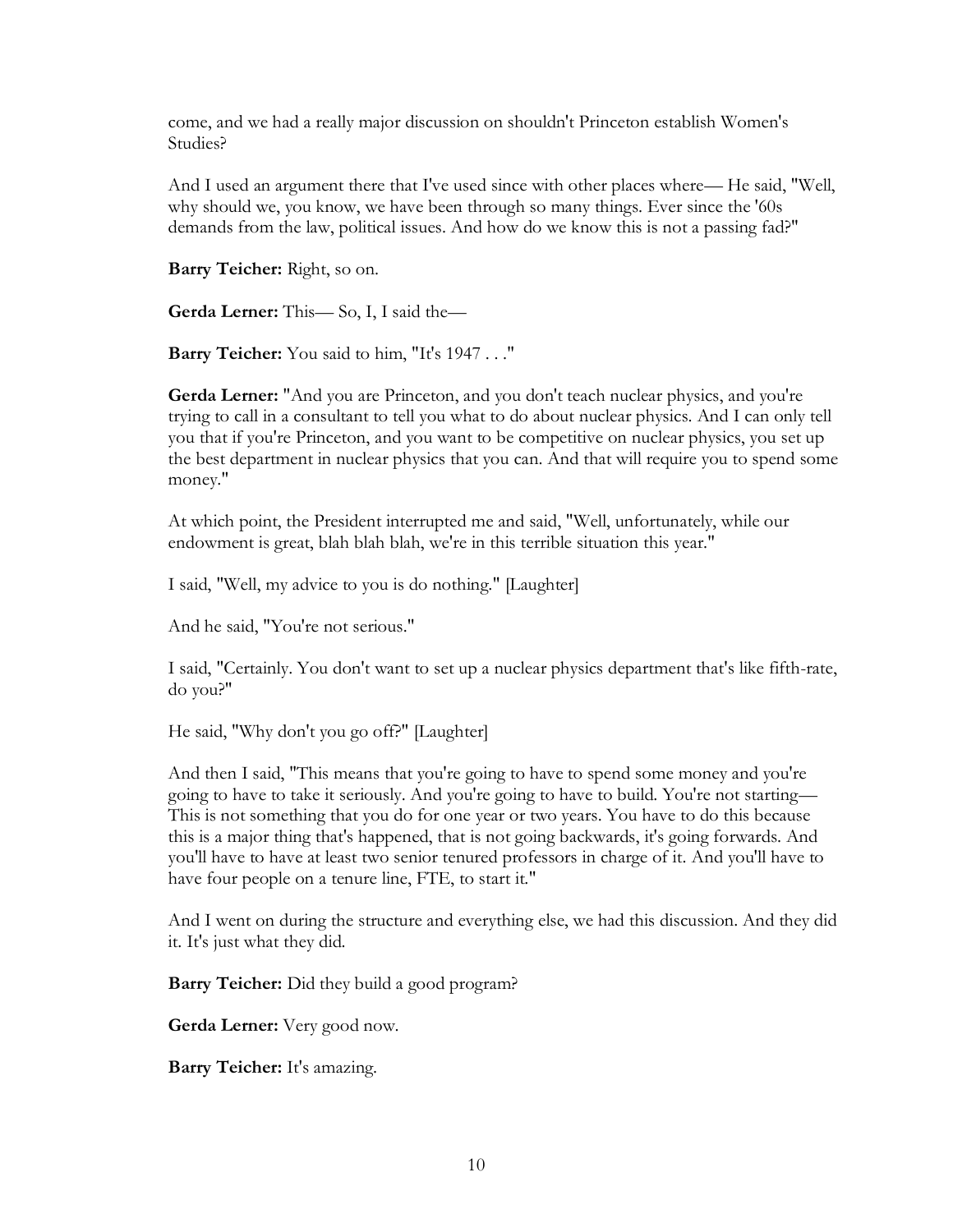**Gerda Lerner:** Yeah. I'm sure they had other people's advice but I'm saying, I did— My position always was—and I would say that to whoever I speak to whether it's undergraduate or college President or Board of Trustees—that women's history is here to stay. That it's the most important intellectual revolution of the  $20<sup>th</sup>$  century. That if you don't understand that if half the world's population is rediscovering its history and redefining its past, that you have to be in there and train people to do it responsibly and with good scholarship. That's always been my position. And it's carried a lot of weight.

**Barry Teicher:** Right.

Gerda Lerner: Because nobody else puts it quite that, you know, extremely, because I believe that. I really believe that. I've believed that from the day one when there was nothing. I've always believed that. And I think that's my contribution. I was right about it. And that's why I think a lot of people listen to me, because I talk to them, you know, sort of, bottom line.

You're not doing this to please unruly students that are clamoring for female presence. I said, "That's no reason to do it." Women have been studying for 100 years at universities from men, they can learn from men. They shouldn't, it's a crime, but they shouldn't be excluded. But the fact is that that's not the reason to do it. You've got to do it because this is intellectual. The most important thing that has happened in the field of Liberal Arts. That's all. And it's really redefining. See, the fact that it is redefining the content of history.

**Tyler A. Lehrer:** Like I noted earlier, learner came to UW after several years of teaching and mentoring students at Brooklyn College at Columbia—where she got her PhD at the age of around 46—and at Sarah Lawrence. She had strong ideas about feminist mentorship and shared governance.

**Barry Teicher:** Was, was the word "community," was that was that something that you had a strong sense of?

Gerda Lerner: Very strong sense. I believe in that. I believe that we do not separate our brain from our activity. I don't believe that I can teach you or anybody, just by teaching you intellectually.

**Barry Teicher:** You have to affect the feelings as well as the intellect.

**Gerda Lerner:** Feelings and behavior and action. And if I can't do that, whatever I teach you intellectually will not last. And I have believed that, you know, forever. I believe that. And I have practiced that in all my teaching, whether it was institutionally manifest or not. That's how I teach.

**Barry Teicher:** Is that what these students from outside of women's studies who wanted to get into this were telling you? That they wanted a sense of community, they wanted to join this sense of *being* a community, not the community.

**Gerda Lerner:** Yes, and they were very jealous of our mentoring. This is why the Department had to respond to it. And they were, they were feeling, "Well, why don't we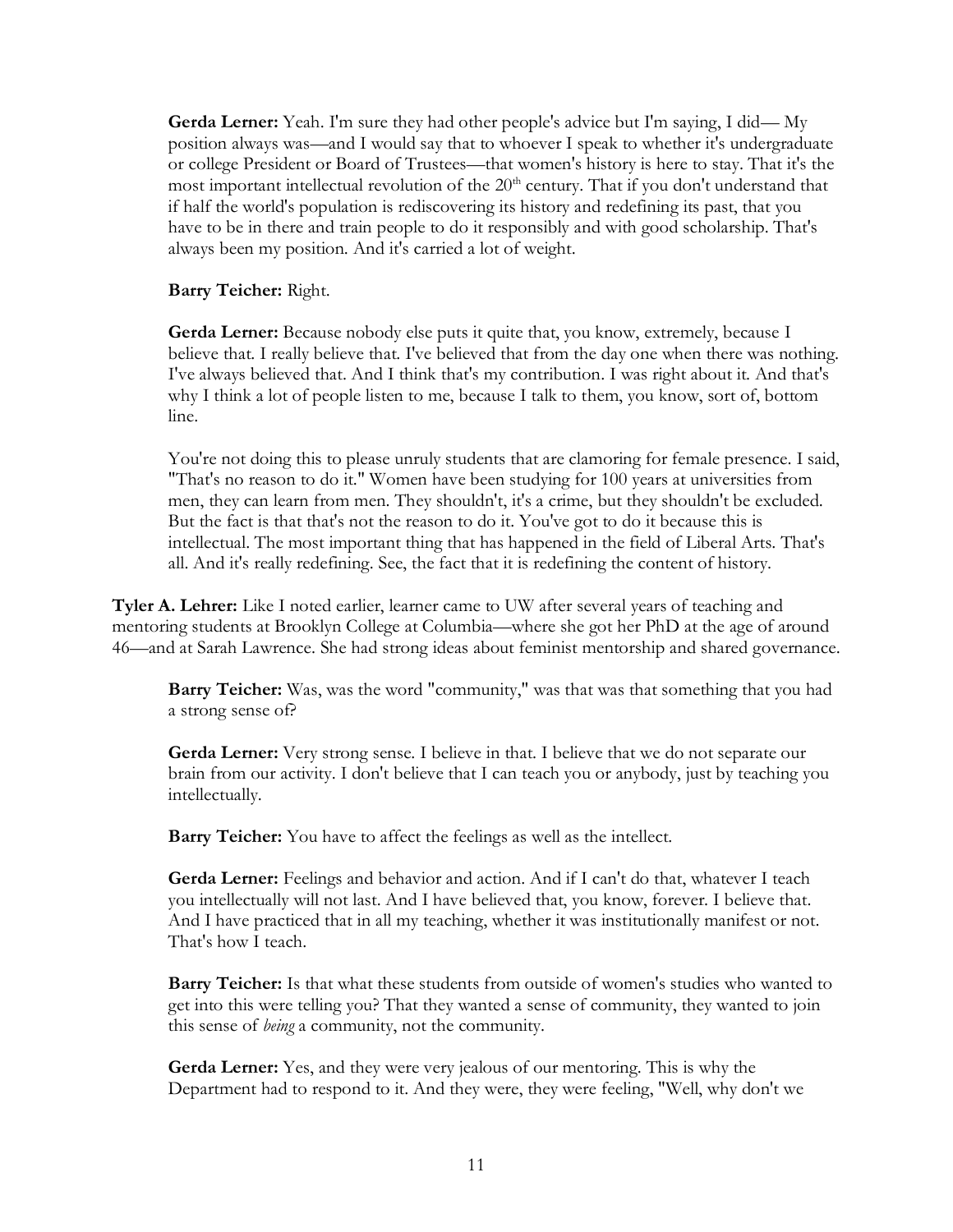have part of the governance like they do?" and so on. So now they do. They have a student sit on every committee. We have student representatives on hiring committees.

**Barry Teicher:** What about men, male students?

**Gerda Lerner:** Men, yeah.

**Barry Teicher:** How, how involved, have they become over the years?

**Gerda Lerner:** Well, some have. I mean, I have, I have had about six students who took minors, male students who took minors in women's history, and all of them teach it now.

**Barry Teicher:** Interesting.

**Gerda Lerner:** See, for men, it's a great asset to have a minor in women's history.

**Tyler A. Lehrer:** This is so true. As someone who identifies as a man and with a minor in what we now call gender and women's history, it's been crazy beneficial in my own research, thinking, and teaching. So, did this model of teaching, mentorship, and governance work?

**Gerda Lerner:** If you measure the accomplishment of any graduate program, the accomplishment of the graduate program I set up lies in the fact that while our History Department no longer is among the top ten—at the moment I think it's 11. It was eighth or ninth ranking when I came here. I'm not sure of the latest ranking, but I know it's gone down, because we had so many retirements and people left."

**Tyler A. Lehrer:** Okay, pause. This interview was recorded, as I mentioned, in 2000. And according to the most recent 2017 *U.S. News and World Review* history program rankings, at the moment, we're tied for ninth with UCLA.

**Gerda Lerner:** The majority of my students not only got tenure-leading jobs with tenureleading jobs in the top-ranking institutions. That is how you measure success. Okay. Now, this is built, just like, just like the shirt that you're wearing and the blouse I'm wearing from China, that we're buying cheaply because people are working at below subsistence-level wages. That is what has happened in the academy, and nobody has—up to now—paid much attention. Now it's all over. This year, this year's Perspective has a big article on it and ten organizations are working on it and all that. But it's been going on. And it's a disgraceful situation.

And to me, I certainly have benefited from my privileged position as being—I'm saying this now not immodestly. I mean, I'm considered a star here. I've been treated like a star. I've had wonderful support as I told you, but I have not forgotten. I have not forgotten what's— the people that don't have.

Once you introduce women's history into the study of history at all levels, you'll not only open up the study of history, but you raise new questions that were never asked before, and that shift the emphasis in history. So, there is a kind of a dynamic in this, which has occurred, which many people deplore. In the so-called "culture wars" of the last few years,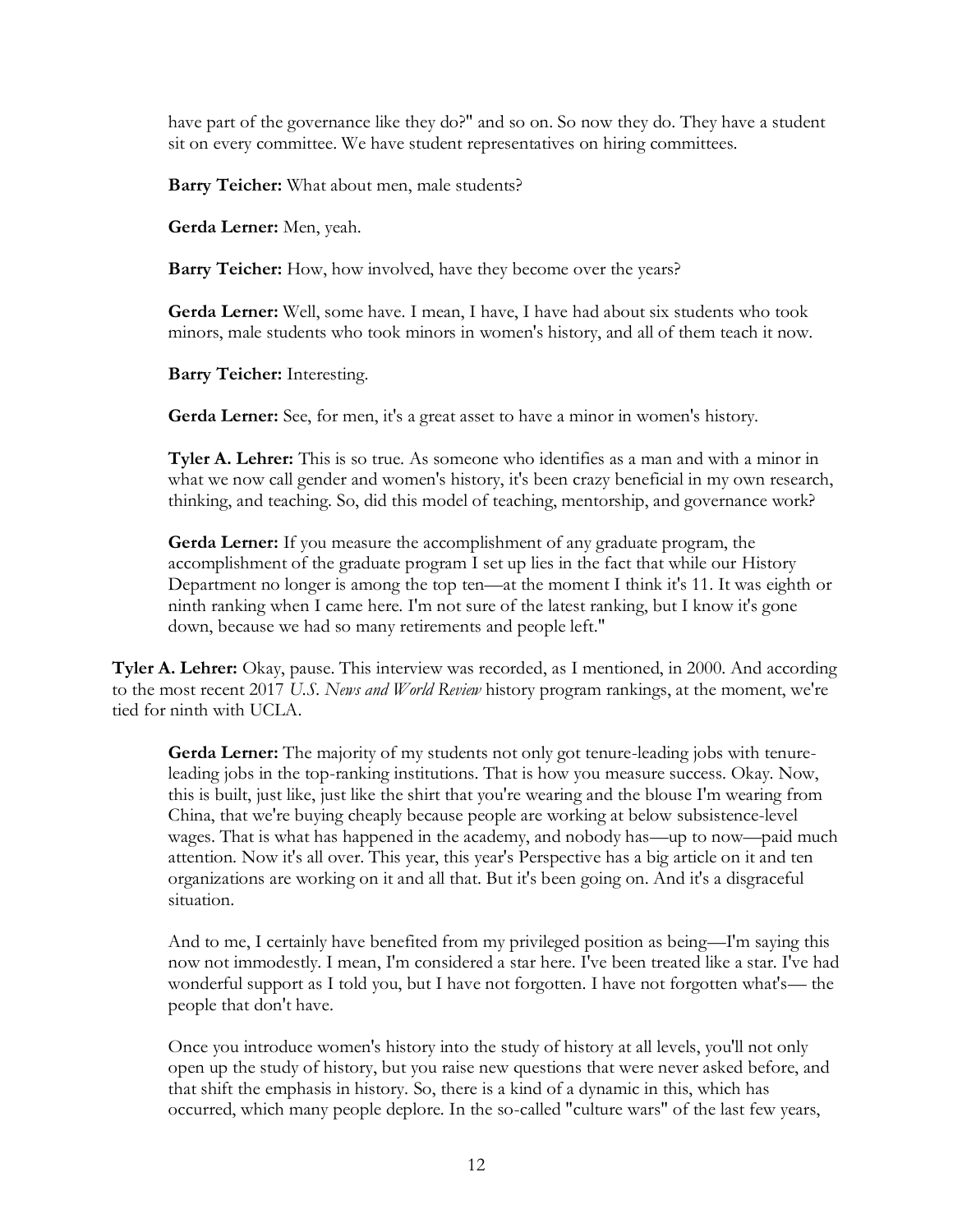the traditionalists all can give you a long list of the shifts and changes that have occurred, which they all consider trivial, which I consider to be the beginnings of the way history and culture will be taught in the future. And we're just the beginning of it.

Just like the introduction of Black history into American history, which took 50 years of struggle to accomplish. Didn't just, wasn't just added to. At a certain level when you want to begin to really integrate Black history into American history, you have to change American history. You'll have to change the questions you ask the materials you select, the scope of your inquiry, everything.

Now, traditionalists think the world has come to an end and the barbarians have entered the gates. And that's why they really hate us, so many of them. We have several leaders of this movement in our Department. I think it's wonderful. I think it is exactly what Darwinian science did in the nineteenth century. That is, once you have Darwinian science established, science is not the same anymore. It's the same thing here. You can't tell the history of half the world the same way that you tell the history of the whole world. And we have done that. Some people don't recognize it yet. Some people just see the disturbing parts. Some people see the negative aspects that have happened, the excesses, all those things.

But in effect, it's irreversible. It's like— I made the comparison to nuclear science. I mean, the nucleus has been split. The atom has been split. There's no way that you can redo this undo this. And I think this is wonderful. It's very exciting.

**Tyler A. Lehrer:** Of the many really quotable insights I've extracted out of Gerda's oral history interview. This one especially—and perennially—feels relevant in today's political and social climate: that to tell new stories and to listen to previously ignored voices is a willful act, and one that really ought to uncover new questions about the epistemic foundations of history itself. And that this, in turn, should have implications, not only for women's histories, but also Black histories and those of other indigenous and marginalized communities of color in the U.S.

And nowhere are the stakes of this insight more important, Gerda argued, than in the history classroom itself.

**Gerda Lerner:** One of the methods that I used in teaching, always, is — See, women have each individually carried a big burden with them, not only of structural discrimination, but of having internalized ideas about women's position that are false. So, a girl that's been raised to think that girls are not as smart in science as boys believes that. That's a self-fulfilling prophecy. And when she comes into a classroom— I mean, very often we've observed that there might be 15 people in the seminar and two boys. If the teacher asks the question the two boys will answer. And the girls will not even raise their hand until the two boys have spoken.

Well, if you're teaching feminist teaching methods, this is no good. So, you have to do something to change that. And one of the things that I have to work with in every class, but especially freshmen, is women speak in a manner without authority. They mumble, mumble in their chest, speak very softly, they can barely be heard, you don't make eye contact. And those are not accidental things, those are deeply internalized. This is body language.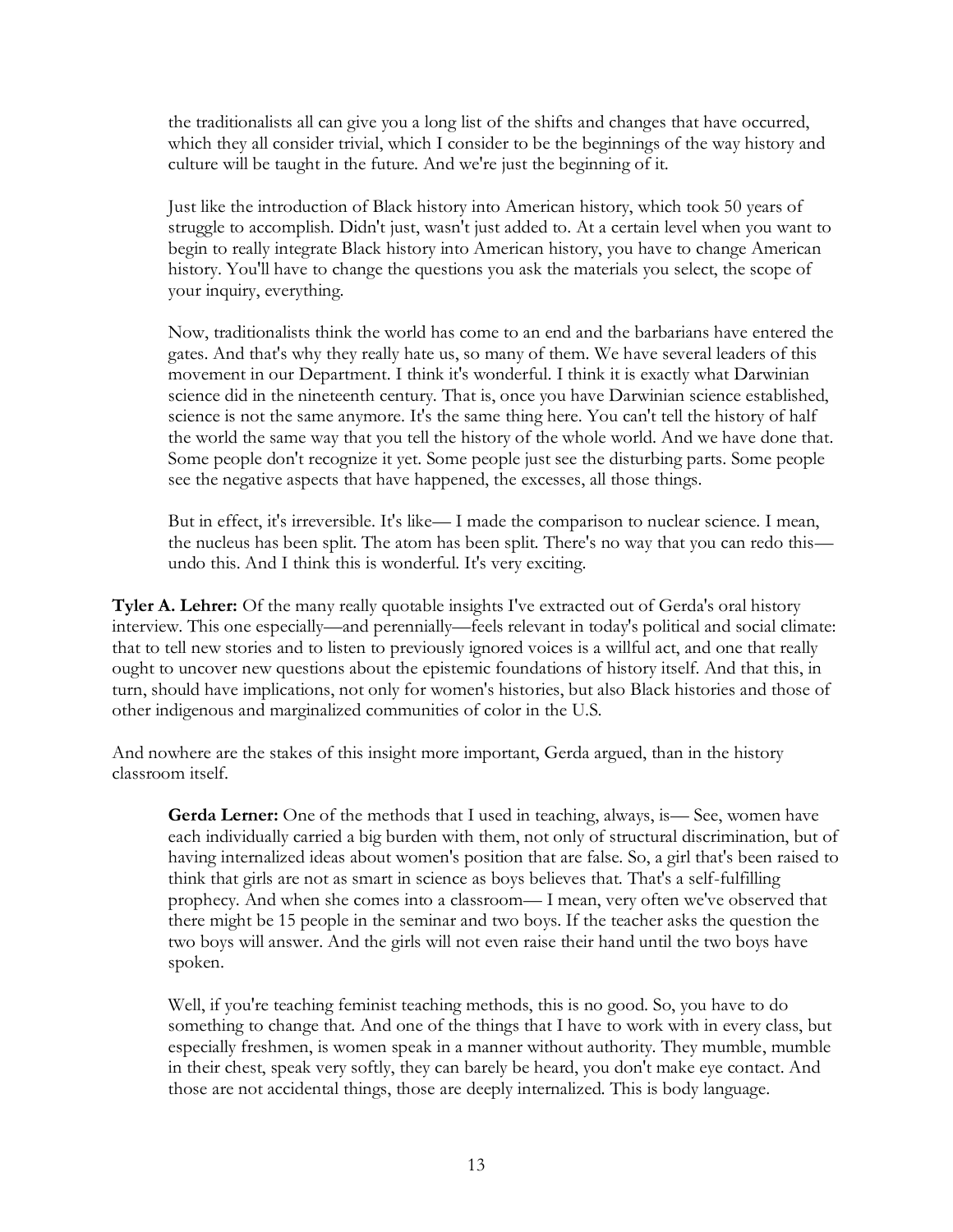And I, I will say to them, "I can't hear you; the person sitting next to me can't hear you. Can you please speak up?" And they hate it. Then I explain why I'm doing this. Inside of three weeks I've got everybody speaking, okay? You've got to do that.

So, self-confidence for women in the classroom, it's not something that comes with the women. You have to build it. And so, one of the things that I found very useful, especially if you teach women's history, is to make them aware of the fact that their own life experience matters and is valid and it's something that they should use in thinking about the past. Just like I told you that the fact that I was acquainted with how organizations work in a community helped me to direct my research in women's history, because I knew what women do in life.

Well, if you are trained to think that what you experience as a woman is totally unimportant—because women have, as you well know, have never contributed to culture, they haven't written the nine symphonies, they didn't build [inaudible] Cathedral and so on, so forth. [inaudible] Okay. If you believe that— When you are faced with a book that you read, a text, you're not going to ask yourself, "In light of what I know in the world, how does the text read to me?" You're going to say, "Oh, boy. I really don't know much, you know, really, that guy is so smart, I don't know what to do."

Now this you have to fight. If you're going to teach women's studies and women's history.

**Tyler A. Lehrer:** It occurs to me as I record these voiceovers in late October 2020 in Madison, Wisconsin, and Ithaca, New York, that by the time this episode airs, it may be the case that we've selected a new president, and oh my gosh, I hope that comes to be true. And even if we don't, the enterprise of American history is going to continue to churn along regardless.

So, I really want to close this podcast today with one final observation from a voice we haven't yet heard from, that of the venerable George Mosse. In his 1982 interview, George Mosse remarked about the state of American history in general, and about the unique character of the UW-Madison History Department in particular.

George Mosse: American history is a field that has its ups and downs. As far as I can see, there wasn't for a while a great deal of what I would call highly original work going on in the field. Now, so that is why it's so excellent that we again are having a revival.

For example, I'm always asked, "Why do you support you know women's history?" Well, first of all, why not? I mean, you know, some of it is quite good, some of it is merely polemic. But anyway, gives us again a profile. Something new, yes? Something experimental.

And this Department has been built up on the fact of being a screwball department. And until that, I think, if I may say so, only I myself kept that flag flying, you see? And I really don't know who else through the seventies. Al Bogue, with his social science history, to a certain extent, yes. Gerda Lerner now of course. But see, so we are, we are collecting again yes? We are getting up again. Now, don't forget that was what was what Wisconsin's reputation was based on.

[Musical interlude]